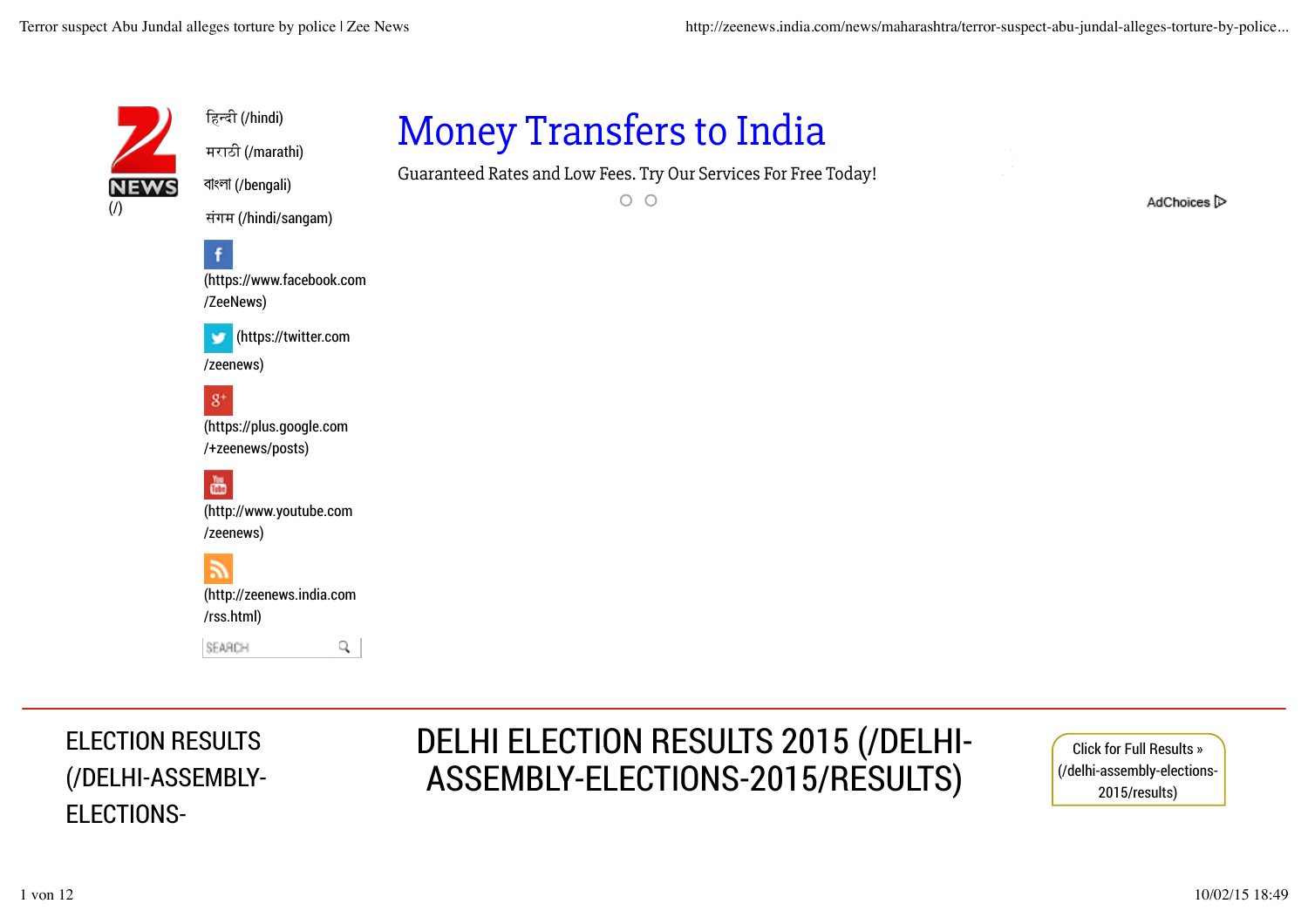### 2015/RESULTS) (/india) » States News (/state) » Maharashtra (/state/maharashtra)

# Terror suspect Abu Jundal alleges torture by police

Last Updated: Saturday, April 13, 2013 - 16:31

### 2

SHARES

 Share on Facebook (https://www.facebook.com/sharer/sharer.php?u=http://zeenews.india.com/news/maharashtra /terror-suspect-abu-jundal-alleges-torture-by-police\_841839.html)

 Share on Twitter (https://twitter.com/share?url=http://zeenews.india.com/news/maharashtra/terror-suspectabu-jundal-alleges-torture-by-police\_841839.html&text=Terror+suspect+Abu+Jundal+alleges+torture+by+police)

 $\mathcal{G}_+$  Teilen  $\begin{bmatrix} 1 & 0 \\ 0 & 0 \end{bmatrix}$ 

Nashik (Mah): Sayed Zabiuddin Ansari (/tags/sayed-zabiuddin-ansari.html) alias Abu Jundal, a 26/11 mastermind and prime accused in a conspiracy case of attack on Maharashtra Police Academy here, has complained to a local court that he was tortured with electric shocks by police, a charge denied by the prosecution.

Comment

**Parties** 

Jundal, who was produced before a special court here yesterday along with two others,

| <b>DELHI</b>              |     |               | Select option |
|---------------------------|-----|---------------|---------------|
| (HTTP://ZEENEWS.INDIA.COM |     |               |               |
| /DELHI-                   |     |               |               |
| <b>ASSEMBLY-</b>          |     |               |               |
| <b>ELECTIONS-</b>         |     |               |               |
| 2015/RESULTS)             |     |               |               |
| <b>Party</b>              | Won | <b>Trends</b> | <b>Swing</b>  |
| BJP+                      | 3   | 3             | -29           |
| AAP                       | 67  | 67            | 39            |
| CONG                      | N   | n             | -8            |
| OTH                       | Ω   | n             | -2            |

চ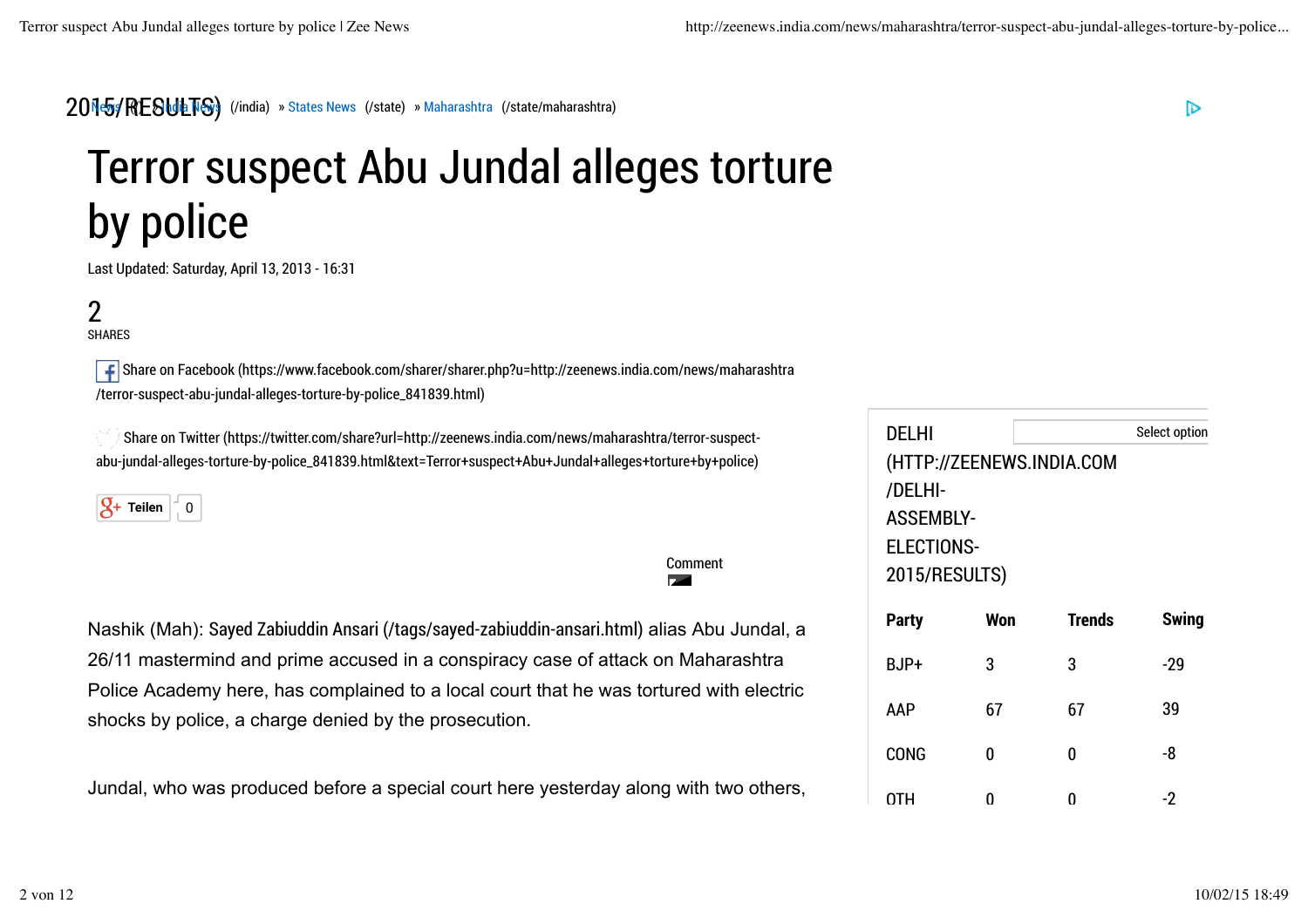filed an application alleging that after being deported from Saudi Arabia, he was tortured mentally and physically by Delhi Police, Mumbai Police, Crime branch police and ATS.

A suspected terrorist of the banned Lashkere-Toiba (LeT), Jundal pleaded that he was innocent and falsely implicated in the case of conspiracy to blow up the Maharashtra Police Academy located in Nashik and conducting a recee of important places in 2010. He sought



discharge from the case saying he was not involved in the conspiracy.

He also denied charges of imparting training to the co-accused in Pakistan.

Special District and Sessions judge KK Tantrapale would decide on his application on April 16.

Jundal told the court that he had also sent separate petitions to the International Court in Hague, Saudi Arabian Court which sent him to India and Human Rights Commission alleging torture by Indian police.

In reply to Jundal`s allegations, special public prosecutor Ajay Misar told the court that Jundal was produced in various courts till date but he had never complained about mental or physical torture by police.

"He is doing it now to save himself from the clutches of law," Misar said, rubbishing the

| <b>Zee News</b><br>$2^+$ Folgen<br>$+1$    |
|--------------------------------------------|
| +492.198                                   |
|                                            |
| <b>Zee News</b><br><b>Like</b> $3,601,723$ |
|                                            |
| Get your email@                            |
| india.com                                  |
|                                            |
|                                            |
| <b>Most Viewed</b><br><b>Most Read</b>     |

Bihar crisis: As it happened on Monday (/news/bihar /bihar-crisis-as-it-happenedon-monday\_1543636.html)

Delhi Assembly Election 2015: BJP trounced by Arvind Kejriwal's AAP, Congress fails to open account (/news/delhi/delhi-assembly-election-2015-bjptrounced-by-arvind-kejriwals-aap-congress-failsto-open-account\_1544119.html)

PM Narendra Modi's 'Mann Ki Baat' to focus on students, exams (/news/india/pm-narendra-modismann-ki-baat-to-focus-on-studentsexams\_1543631.html)

Will install Gauri-Ganesh in every mosque, says Yogi Adityanath (/news/india/will-install-gauri-ganesh